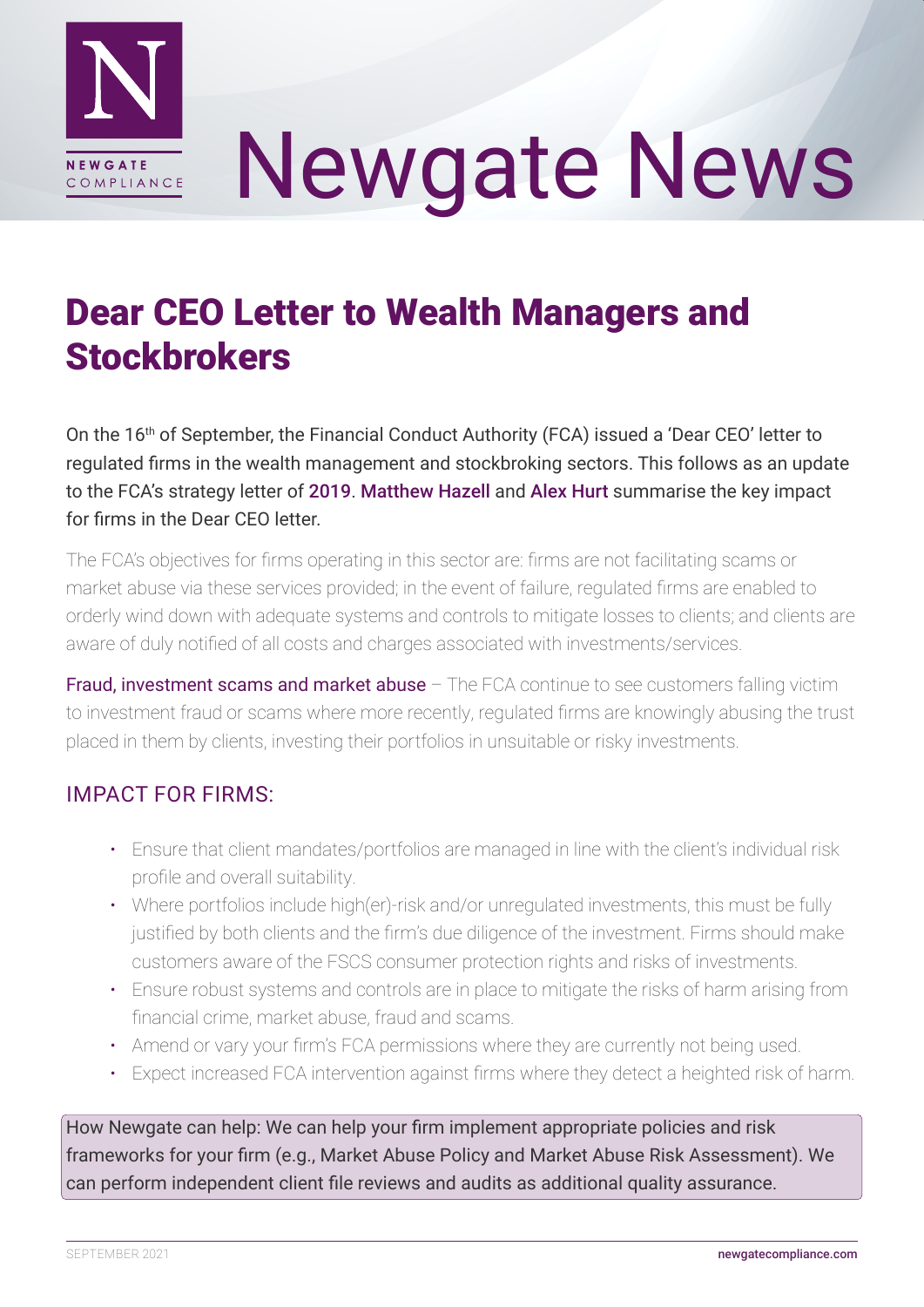

Financial resilience and disorderly firm failure – Brexit and Covid-19 have increased market volatility in recent years. This puts the sector in a tougher financial position in terms of both their financial position and poses greater risk for firm failure with the resulting impact and harm to consumers such as access to client assets. Firms should be periodically assessing the adequacy of their financial resources including their liquidity pursuant to quidance set out in [FG20/1](https://www.fca.org.uk/publications/finalised-guidance/fg20-1-assessing-adequate-financial-resources).

With the upcoming Investment Firms Prudential Regime ("IFPR") firms should be proactively managing the potential harm of a regulatory capital breach and to be notifying the FCA of any failures or breaches. Firms holding client assets should regularly review its arrangements to ensure consumers money and custody assets are protected.

#### IMPACT FOR FIRMS

- Firms should be preparing for the new IFPR requirements due to be implemented in January 2022.
- The FCA will be **[engaging firms in autumn](https://www.fca.org.uk/firms/investment-firms-prudential-regime-ifpr)** via a survey to understand firm's expected classification under the new rules, investment firm group/composition and ICARA reporting dates.

How Newgate can help: We can help firms prepare for the new prudential regime and upcoming FCA survey. Book a free consultation regarding our IFPR Readiness Assessment which provides a gap analysis of your firm's existing prudential framework against the FCA's new rules.

**Costs and Charges** – Under MiFID II, firms are required to ensure that clients receive clear and concise information on the services they receive. Despite the increased transparency, the FCA do not consider consumers to be fully aware of it are aware of the overall cost the pay for their investment.

#### IMPACT ON FIRMS

- Firms must have clear systems and processes for collecting and aggregating the associated costs and charges of services, both ex-ante and ex-post.
- Firms should continually monitor how these charges and costs are communicated to clients. This can be carried out by the firm's compliance monitoring programme, or audit function.

How Newgate can help: We can help firms implement appropriate product governance frameworks and review your disclosures to ensure it meets FCA requirements. Contact us for an easy-to-follow MIFID II product governance checklist. Our online compliance tool (the [Gateway](http://newgatecompliance.com/the-gateway-copy)) automates and streamlines your firm's compliance monitoring programme. Contact us for a [free demo](http://newgatecompliance.com/contact-us).